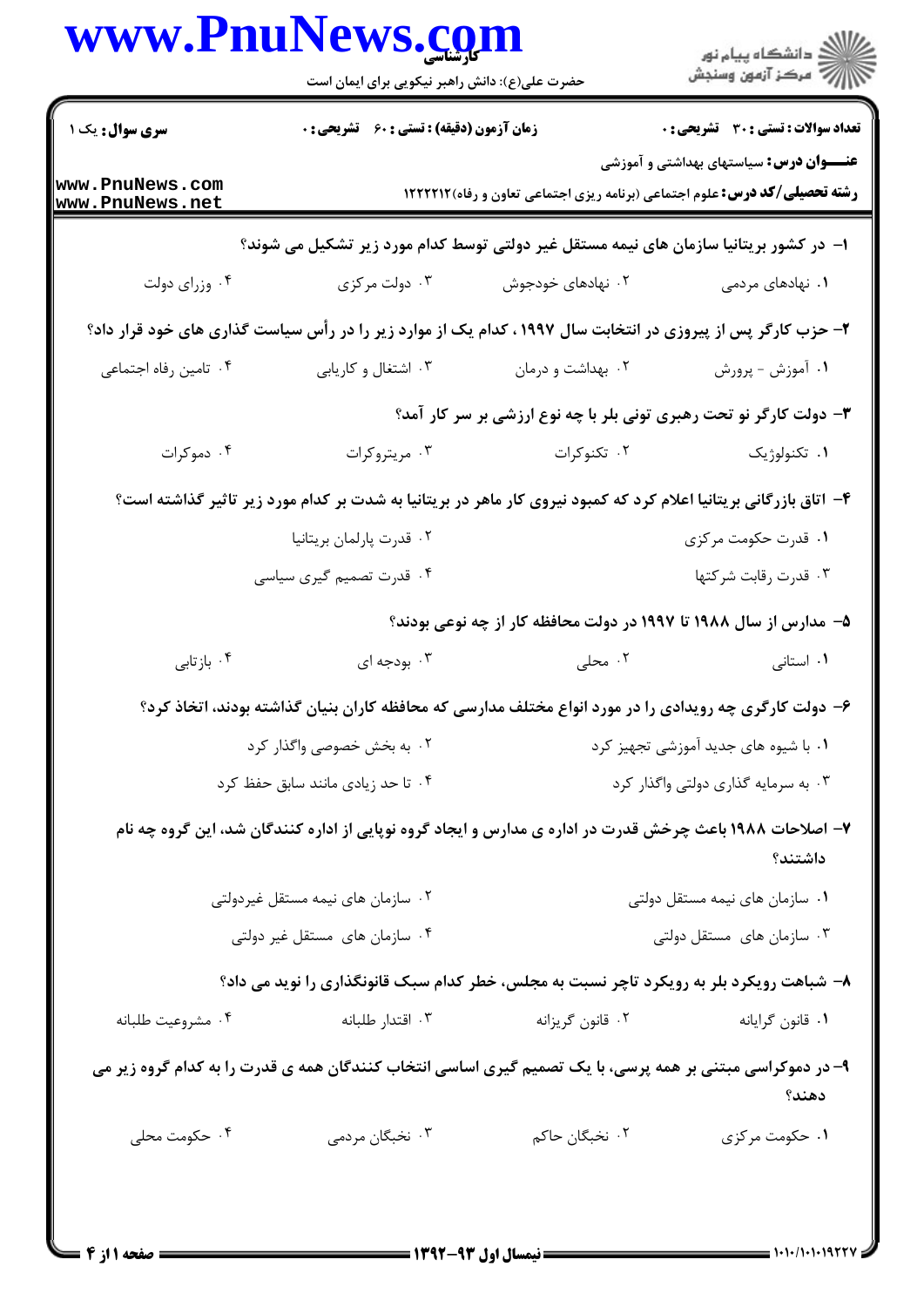|                                                                                             | www.PnuNews.com<br>حضرت علی(ع): دانش راهبر نیکویی برای ایمان است |                            | ِ<br>∭ دانشڪاه پيام نور<br>∭ مرڪز آزمون وسنڊش                                                                                        |  |  |
|---------------------------------------------------------------------------------------------|------------------------------------------------------------------|----------------------------|--------------------------------------------------------------------------------------------------------------------------------------|--|--|
| <b>سری سوال : ۱ یک</b>                                                                      | زمان آزمون (دقیقه) : تستی : 60 ٪ تشریحی : 0                      |                            | <b>تعداد سوالات : تستی : 30 ٪ تشریحی : 0</b>                                                                                         |  |  |
| www.PnuNews.com<br>www.PnuNews.net                                                          |                                                                  |                            | <b>عنـــوان درس:</b> سیاستهای بهداشتی و آموزشی<br><b>رشته تحصیلی/کد درس:</b> علوم اجتماعی (برنامه ریزی اجتماعی تعاون و رفاه) ۱۲۲۲۲۱۲ |  |  |
| +۱− منظور از LMS در نظام آموزش و پرورش بریتانیا واگذاری بودجه ی مدارس به کدام گروه زیر بود؟ |                                                                  |                            |                                                                                                                                      |  |  |
| ۰۴ معتمدين محلي                                                                             | ۰۳ مدیران مدارس                                                  | ۰۲ نخبگان حاکم             | ۰۱ حکومت مرکزی                                                                                                                       |  |  |
|                                                                                             |                                                                  |                            | 11- در آموزش عالی دولت کارگری، سیاست های دولت محافظه کار مبنی بر افزایش سریع کدام مورد زیر را ادامه داد؟                             |  |  |
| ٠١ تعداد دانشجويان ثبت نامي<br>٢. تعداد دانشجويان فارغ التحصيل                              |                                                                  |                            |                                                                                                                                      |  |  |
|                                                                                             | ۰۴ سرمایه دانشگاه های خصوصی                                      |                            | ۰۳ سرمایه دانشگاه های دولتی                                                                                                          |  |  |
|                                                                                             |                                                                  |                            | ۱۲–سیاست گذاری های آموزشی حزب کارگر نو، نشان داد که چه نوع سیاست گذاری هایی در انگلستان در حال پیاده شدن<br>است؟                     |  |  |
| ۰۴ سیاسی قانون گریز                                                                         | ۰۳ سیاسی قانون گرا                                               | ٠٢ اجتماعي خاص گرا         | ٠١. اجتماعي عام كرا                                                                                                                  |  |  |
| ۱۳– به اعتقاد دال، چه گروه هایی باید بتوانند قبل از نهایی شدن تصمیمات بر آن تأثیر بگذارند؟  |                                                                  |                            |                                                                                                                                      |  |  |
| ۰۴ رادیکال                                                                                  | ۰۳ محافظه کار                                                    | ۰۲ فشار                    | ۰۱ دولتی                                                                                                                             |  |  |
|                                                                                             |                                                                  |                            | ۱۴- یک اگوی دموکراتیک ابتکار عمل را به دست کدام مورد زیر می دهد؟                                                                     |  |  |
| ۰۴ دولت                                                                                     | ۰۳ مردم                                                          | ۰۲ نخبگان                  | ٠١. پارلمان                                                                                                                          |  |  |
|                                                                                             |                                                                  |                            | ۱۵- در فرانسه، آلمان و سوئد کدام رویکرد موجب برنامه ریزی نظام اقتصادی و رفاهی بصورت توأمان شد؟                                       |  |  |
| ۰۴ عام گرا                                                                                  |                                                                  | ۰۲ محافظه کار درادیکال ۲۰۰ | ۰۱ شراکتی                                                                                                                            |  |  |
|                                                                                             |                                                                  |                            | ۱۶– کار دایره ی شمول اجتماعی را گسترش می دهد. در صورت شکل گیری کدام مورد زیر دقیقاً عکس این عبارت رخ می<br>دهد؟                      |  |  |
| ۰۴ بیکاری موسمی                                                                             | ۰۳ بازارکار ترکیبی                                               | ۰۲ بازارکار دوگانه         | ۰۱ بیکاری مزمن                                                                                                                       |  |  |
|                                                                                             |                                                                  |                            | ۱۷– بنا به گزارشات جیمز(۱۹۹۸) افزایش افسردگی و استرس روانی در انگلستان بیشتر به خاطر چه چیزی بوده است؟                               |  |  |
|                                                                                             | ۰۲ آموزش پرورش ضعیف                                              |                            | ۰۱ افزایش میزان کار                                                                                                                  |  |  |
|                                                                                             | ۰۴ افزایش کارهای موقتی                                           |                            | ۰۳ عدم وجود کار مناسب                                                                                                                |  |  |
|                                                                                             |                                                                  |                            | ۱۸– کدام گزینه افرادی بودند که نه تنها بیکار بودند، بلکه بیکاری برای آنان مانند سند هویت بود؟                                        |  |  |
| ۰۴ رادیکال ها                                                                               | ۰۳ محافظه کاران                                                  | ۰۲ مدعیان                  | ۰۱ تخت نشینان                                                                                                                        |  |  |
|                                                                                             |                                                                  |                            | 1۹- حزب کارگر نو مانند حزب محافظه کار، تبدیل به حزب مطلوب کدام گزینه شد؟                                                             |  |  |
| ۰۴ دولت                                                                                     | ۰۳ تجار                                                          | ۰۲ پارلمان                 | ۰۱ حکومت                                                                                                                             |  |  |
|                                                                                             |                                                                  |                            |                                                                                                                                      |  |  |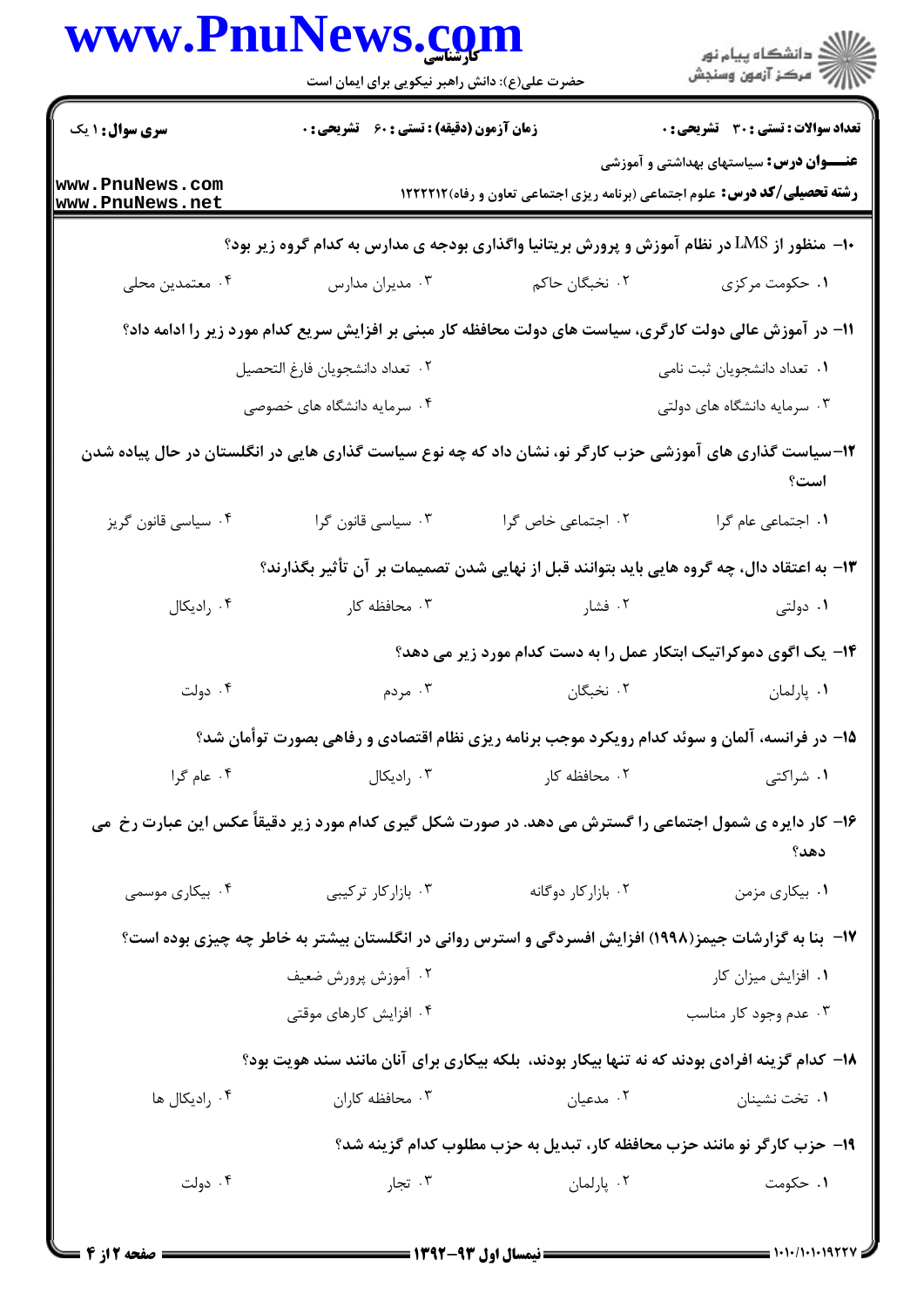|                                    | www.PnuNews.com<br>حضرت علی(ع): دانش راهبر نیکویی برای ایمان است                                                   |                    | .<br>د انشگاه پيام نور<br>7- مرکز آزمون وسنجش                                                                                          |  |
|------------------------------------|--------------------------------------------------------------------------------------------------------------------|--------------------|----------------------------------------------------------------------------------------------------------------------------------------|--|
| <b>سری سوال : ۱ یک</b>             | زمان آزمون (دقیقه) : تستی : 60 ٪ تشریحی : 0                                                                        |                    | تعداد سوالات : تستي : 30 ٪ تشريحي : 0                                                                                                  |  |
| www.PnuNews.com<br>www.PnuNews.net |                                                                                                                    |                    | <b>عنــــوان درس :</b> سیاستهای بهداشتی و آموزشی<br><b>رشته تحصیلی/کد درس:</b> علوم اجتماعی (برنامه ریزی اجتماعی تعاون و رفاه) ۱۲۲۲۲۱۲ |  |
|                                    | +۲- کدام گروه زیر معتقدند رشد تحصص پزشکی به وسیله ای تبدیل شده که مردان دارای این تخصص ها سلطه ی بیشتری بر         |                    | زنان اعمال كنند؟                                                                                                                       |  |
| ۰۴ فمنيست ها                       | ۰۳ مارکسیست ها                                                                                                     | ٠٢ سوسياليست ها    | ٠١ كمونيست ها                                                                                                                          |  |
|                                    |                                                                                                                    |                    | <b>۲۱</b> – کدام مورد زیر به عنوان گاو مقدس سیاست بریتانیا توصیف شده است؟                                                              |  |
|                                    | ۰۲ سازمان ملی خدمات درمانی                                                                                         |                    | ۰۱ آموزش و پرورش                                                                                                                       |  |
|                                    | ۰۴ دولت رفاهي حزب كارگر                                                                                            |                    | ۰۳ دولت رفاهی حزب محافظه کار                                                                                                           |  |
|                                    |                                                                                                                    |                    | ۲۲- کدام مورد زیر از مزایای یک سازمان خدمات بهداشتی نمی باشد؟                                                                          |  |
| ۰۴ رابطه گرایی                     | ۰۳ برابری                                                                                                          | ۰۲ صرفه جویی       | ۰۱ تخصص گرایی                                                                                                                          |  |
|                                    |                                                                                                                    |                    | ۲۳- نظام بازار درونی توسط کدام گروه زیر در سازمان ملی خدمات درمانی ایجاد گردید؟                                                        |  |
| ۰۴ سوسیالیست ها                    | ۰۳ فمنیست ها                                                                                                       | ۰۲ کارگر ها        | ٠١. محافظه كاران                                                                                                                       |  |
|                                    |                                                                                                                    |                    | ۲۴– در جهان پزشکی از کدام گزینه زیر به عنوان اشغالگران تخت ها یاد می شود؟                                                              |  |
| ۰۴ سالمندان                        | ۰۳ زنان                                                                                                            | ۰۲ معلولان         | ۰۱ کودکان                                                                                                                              |  |
|                                    | ۲۵- حزب کارگر نو برای حل مسئله ی پرداخت هزینه ی مراقبت های درازمدت تصمیم به تشکیل کدام مورد زیر گرفت؟              |                    |                                                                                                                                        |  |
| ۰۴ درمان در محله                   | ۰۲ کمیسیون سلطنتی مسلم ۲۰ سازمان خدماتی                                                                            |                    | ۰۱ حکومت مرکزی                                                                                                                         |  |
|                                    | ۲۶– دولت به چه بهانه ای پیشنهادات کمیسیون سلطنتی را در زمینه ی تأمین رایگان مراقبت های فردی، رد کرد؟               |                    |                                                                                                                                        |  |
| ۰۴ ناتوانی دولت                    | ۰۳ مقدار پول بازگشتی                                                                                               | ۰۲ بارسنگین مالیات | ۰۱ بازار کار دوگانه                                                                                                                    |  |
|                                    | ۲۷- اصطلاح تفویض اختیار به معنای واگذاری چه نوع اختیاری برای قانون گذاری و سیاست گذاری است؟                        |                    |                                                                                                                                        |  |
| ۰۴ اختیار دولتی                    | ۰۳ اختیار اقتصادی                                                                                                  | ۰۲ اختیار حاکمیتی  | ۰۱ اختیار سیاسی                                                                                                                        |  |
|                                    |                                                                                                                    |                    | ۲۸- تفویض اختیار انتخاب شده به وسیله ی بریتانیا از چه نوعی بوده است؟                                                                   |  |
| ۰۴ افقی                            | ۰۳ نامتقارن                                                                                                        | ۰۲ عمومی           | ۰۱ متقارن                                                                                                                              |  |
|                                    | ۲۹- در اسکاتلند اصلی ترین انگیزه ای که کل فرآیند تفویض اختیار را موجب شد، تمایزات موجود در کدام نظام اسکاتلند بود؟ |                    |                                                                                                                                        |  |
| ۰۴ آموزشی                          | نظامی $\cdot$ ۳ . نظامی                                                                                            | ۲. پزشکی           | ۰۱ سیاسی                                                                                                                               |  |
|                                    |                                                                                                                    |                    |                                                                                                                                        |  |
|                                    |                                                                                                                    |                    | 1.1.11111444                                                                                                                           |  |